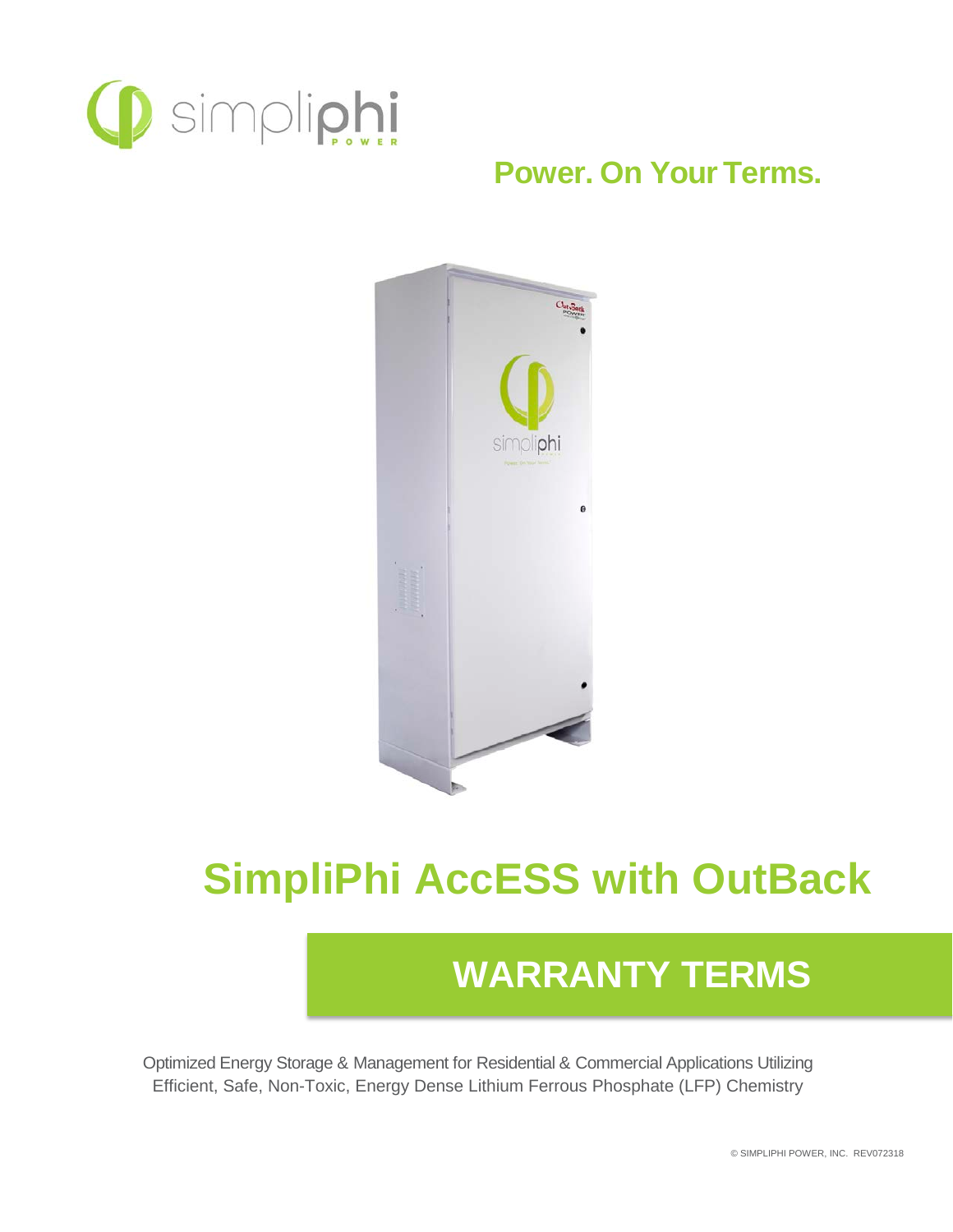# **Limited Warranty Coverage**

This Limited Warranty ("the Warranty") applies to the SimpliPhi, Inc. ("SimpliPhi") AccESS ("Product"), whose warranty obligations are subject to the Conditions below. SimpliPhi warrants this Product to be free from defects in workmanship and materials for the duration of the 2-year Limited Warranty Period.

#### **Section 1.0 – General Terms of the Limited Warranty**

The term of this Warranty (i) begins on the original date of purchase of the Product as indicated on the Limited Warranty Registration Card submitted to SimpliPhi and (ii) continues through the Limited Warranty Period. This Warranty applies only to the original end-use purchaser of the Product and is transferable only if the Product remains installed in the Original Use Location. SimpliPhi does not warrant or guarantee workmanship performed by any person or firm installing the Product. This Warranty does not cover the cost of installation, removal, shipping or reinstallation. This Warranty does not cover faults in design or installer error such as reverse polarity or misuse of system wide equipment or inaccurate programming of all ancillary equipment in your system.

This Warranty applies only to a Product:

- (a) purchased from SimpliPhi or an authorized SimpliPhi distributor, dealer or reseller and
- (b) installed by a licensed professional.

In the event you rent or lease the Product, no end-user purchase takes place; therefore, this Warranty does not apply and you must contact your rental or leasing company to determine whether Warranty coverage is applicable.

The liability of SimpliPhi under this Warranty shall be limited to the repair or replacement of the Product, at SimpliPhi's sole discretion. If the Product is found to be defective as a result of any manufacturing defect in materials and workmanship during the Limited Warranty Period, SimpliPhi will, at its sole discretion, either (i) repair the Product or (ii) replace the Product. If a Product is replaced, that Product will become the property of SimpliPhi and must be returned to SimpliPhi free of any third-party ownership claims.

The Warranty period of any repaired Product or its replacement is twelve (12) months from the date of shipment from SimpliPhi, or the remaining term of the Limited Warranty Period, whichever is greater.

#### **Section 2.0 – Warranty Limitations**

This warranty is applicable only to the Components and labor related to the Product. Components reasonably deemed to be disposable, such as replacement air filters, fuses, and light bulbs are not covered by this limited Warranty.

- 1. The PHI 3.5 battery units within the Product will be covered under SimpliPhi's 10 Year Limited Warranty for the PHI 2.7 and PHI 3.5; The PHI 3.5 battery units are not covered under this Warranty. Please refer to PHI 2.7 and PHI 3.5 Warranty for how to register and complete the warranty process for the PHI 3.5 batteries.
- 2. Regarding OutBack equipment, which may or may not include the Radian 8000, FM 80 MPPT, GS Load Center, Mate 3S, and Hub 10, the OutBack equipment will be covered under OutBack's standard warranties which are included in the Product shipment and may be located on OutBack's website; Third party equipment is not covered under this Warranty.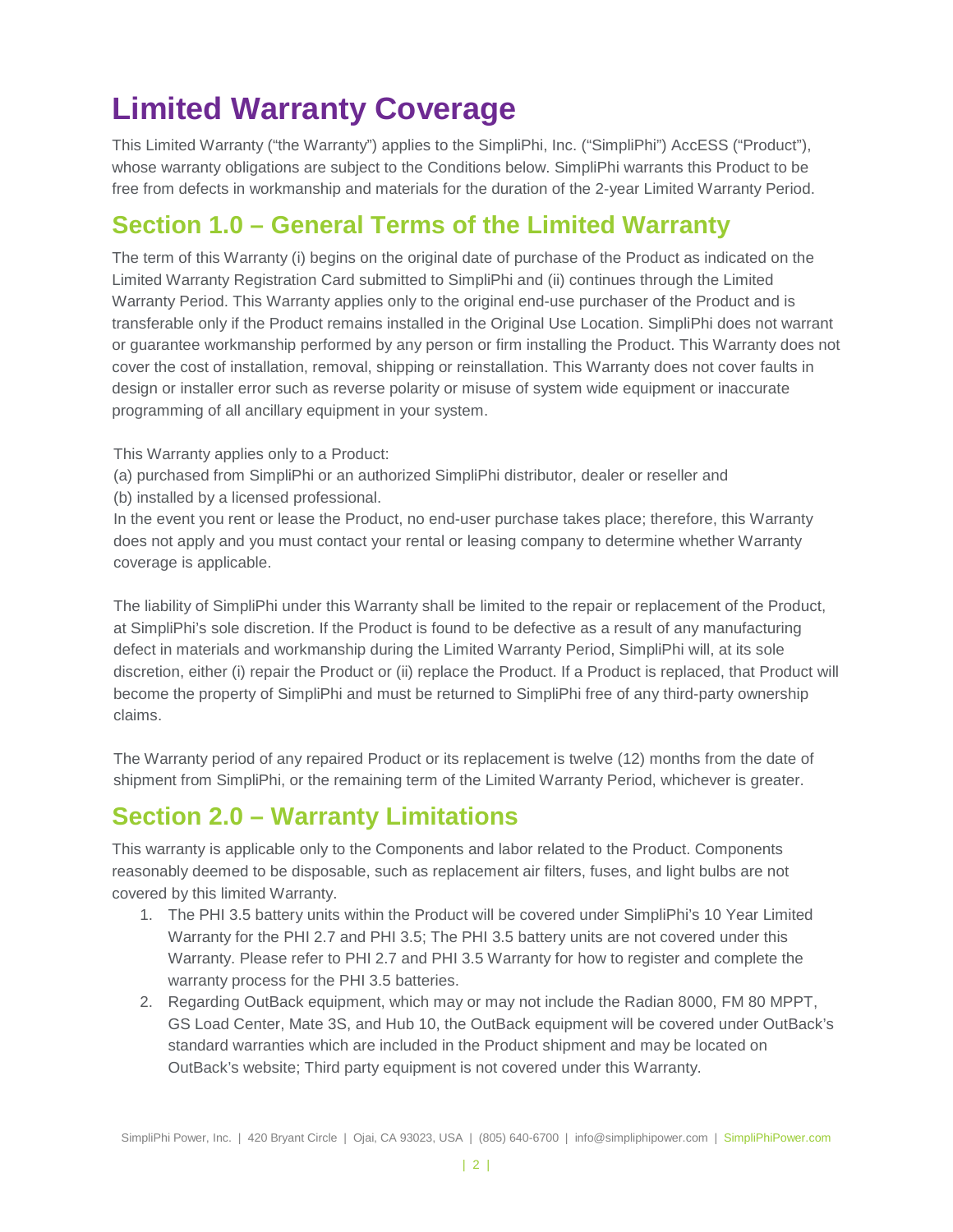This Warranty does not cover:

- Damages caused by or resulting from third-party site preparation, which may include but is not limited to foundation preparation, concrete or gravel mounting pads, security enclosures, and required drainage, etc.
- Damages caused by or resulting from an unauthorized third-party Product installation
- Damages caused by or resulting from electrical work external to the Product, including but not limited to any electrical conduits, connects to facility electrical boxes, connections to any grid or micro-grid system
- Damages caused by or resulting from installation or removal, alteration or disassembly
- Normal wear and tear
- Accident or abuse (e.g., being dropped, etc.)
- Corrosion (e.g., due to inappropriate environmental exposure)
- Damages caused by or resulting from repair or service provided by an unauthorized repair facility, lightning or other unmitigated electrical event
- Damages caused by or resulting from fire, flood, acts of God, or force majeure
- Damages caused by or resulting from excessive heat or cold conditions
- Damages caused by or resulting from shipping or transportation
- Any incidental or consequential damages caused by other components of the power system including but not limited to inverters, charge controllers, breakers, bypass switches, fuses, etc.
- Any Product whose serial number has been altered, defaced or removed
- Damage caused by or resulting from operation in a non-intended use, or a use which exceeds the recommended or permitted limits or loads of the Product
- A Product that has not been installed or repaired by SimpliPhi or an Authorized Partner
- A Product that has been used or maintained other than in accordance with SimpliPhi's operating instructions or as set out in the technical data specification sheet and manual provided with the Product
- A Product in which the regular examinations of the ordinary connection to the electricity network have not been carried out in accordance with SimpliPhi's instructions
- A Product that has been used with spare parts and accessories which do not comply with the original specifications issued by SimpliPhi
- Negligence on the Customer's part
- Faults or defects caused by third parties, including work done by unauthorized service or repair agents
- Damages caused by excess voltage within the main supply network to which the SimpliPhi battery is connected
- Any costs or expenses incurred by the Customer for the procurement of substitute equipment or services
- Any unauthorized changes or repairs of any kind due to which the defect in relation to which a claim was asserted was caused at least to some extent
- A Product that did not undergo scheduled maintenance measures in compliance with the maintenance instructions and remarks
- Any transport or travel costs incurred by the Customer
- Any loss of revenue or savings resulting from Product downtime or availability reduction
- Software
- Any loss of profits, or any other indirect damages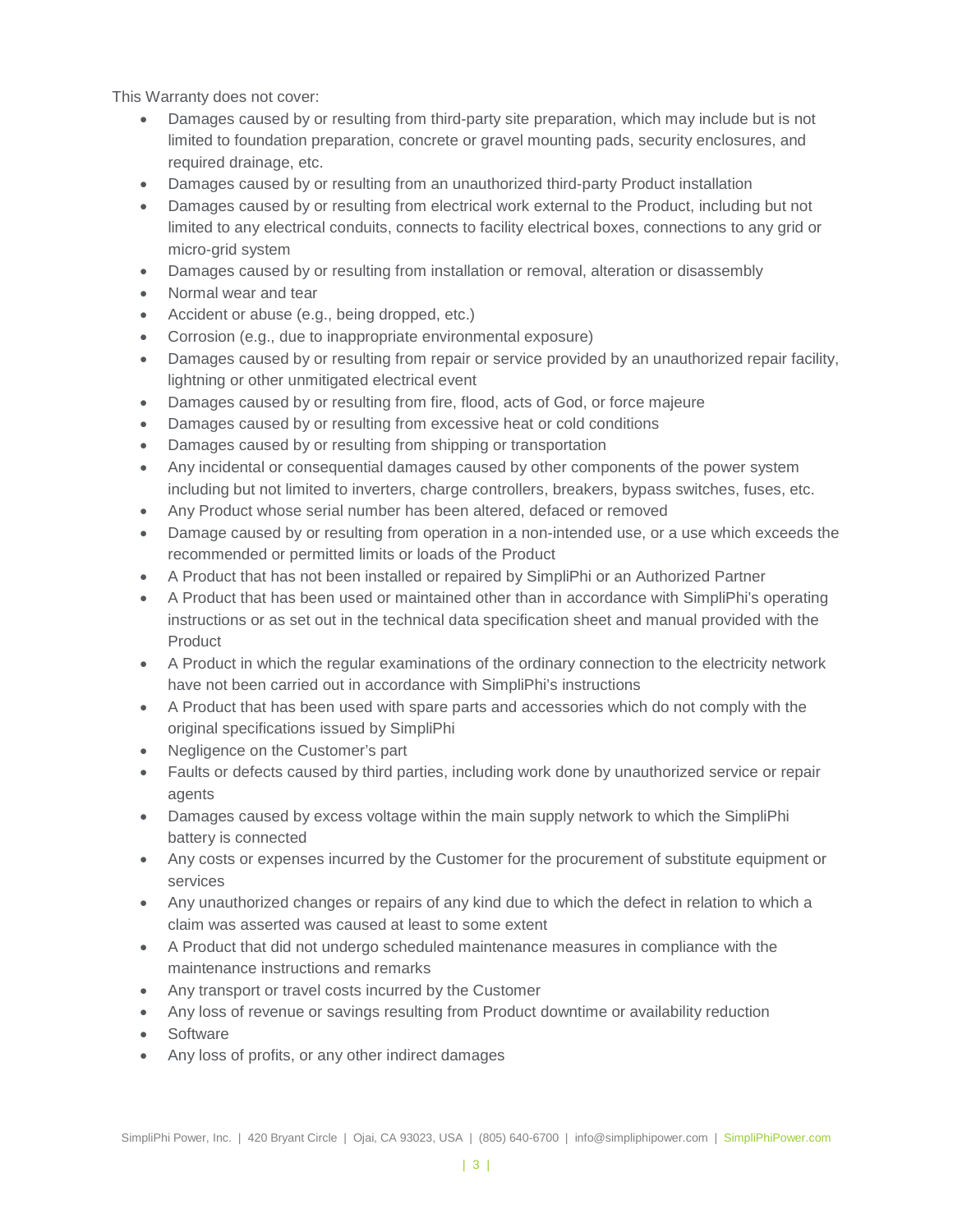**THIS LIMITED WARRANTY IS THE EXCLUSIVE WARRANTY APPLICABLE TO THE SIMPLIPHI POWER PRODUCT(S). SIMPLIPHI POWER EXPRESSLY DISCLAIMS ANY OTHER EXPRESS OR IMPLIED WARRANTIES OF THE SIMPLIPHI POWER PRODUCT(S), INCLUDING BUT NOT LIMITED TO ANY IMPLIED WARRANTIES OF MERCHANTABILITY OR FITNESS FOR A PARTICULAR PURPOSE. NO WARRANTIES WHETHER EXPRESSED OR IMPLIED, INCLUDING, BUT NOT LIMITED TO, ANY IMPLIED WARRANTIES OF MERCHANTABILITY OR FITNESS FOR A PARTICULAR PURPOSE SHALL APPLY AFTER THE LIMITED WARRANTY PERIOD.**

**SIMPLIPHI POWER ALSO EXPRESSLY LIMITS ITS LIABILITY IN THE EVENT OF A PRODUCT DEFECT TO REPAIR OR REPLACEMENT IN ACCORDANCE WITH THE TERMS OF THIS LIMITED WARRANTY. ANY AND ALL LIABILITY FOR INCIDENTIAL OR CONSEQUENTIAL DAMAGES, INCLUDING WITHOUT LIMITATION ANY LIABILITY FOR SIMPLIPHI POWER PRODUCT(S) NOT BEING AVAILABLE FOR USE OR LOST REVENUES OR PROFITS, EVEN IF SIMPLIPHI POWER HAS BEEN ADVISED OF THE POTENTIAL FOR SUCH DAMAGES, ARE EXPRESSLY EXCLUDED FROM THIS LIMITED WARRANTY. SOME STATES (OR JURISDICTIONS) MAY NOT ALLOW THE EXCLUSION OR LIMITATION OF CERTAIN WARRANTIES OR DAMAGES, SO SOME OF THE ABOVE EXCLUSIONS MAY NOT APPLY TO YOU.**

If there is any inconsistency between this Warranty and any other agreement or statement included with or relating to the Product or services, this Warranty shall govern. If any provision of this Warranty is found invalid or unenforceable, it shall be deemed modified to the minimum extent necessary to make it enforceable and the remainder of this Warranty shall remain valid and enforceable according with its terms.

#### **Section 3.0 – Consumer Protection and Other Laws May Apply**

Some states do not allow limitations on how long an implied warranty lasts or the exclusion or limitation of incidental or consequential damages, so the above limitations or exclusions may not apply to you. Some states may provide for additional warranty rights and remedies, and the provisions contained in this Warranty are not intended to limit, modify, take away from, disclaim or exclude any mandatory warranty requirements provided by states, including certain implied warranties. This Warranty gives you specific legal rights, and you may also have other rights which vary from state to state.

**Your acceptance and use of the Product constitutes acceptance of the terms, conditions and limitations of this Warranty.** The terms, conditions and limitations of this Warranty will supersede any other agreement or document relating to the subject matter hereof, including, but not limited to, the terms and conditions that are part of a purchase order covering the Product or other document sent to SimpliPhi by you relating to the Product.

**Section 4.0 – Forfeiture of Warranty**

This Warranty will be considered null and void upon violation of any of the following conditions:

- The Product is operated outside of product specifications
- Electrical or mechanical changes are made to the Product, its interconnected components (including power conditioning equipment), or its immediate surroundings
- The Product is physically damaged in any way
- The Customer re-sells all or part of the Product to another party, unless it is authorized in advance and in writing by SimpliPhi

### **Section 5.0 – Obtaining Warranty Service**

To activate this Limited Warranty, the attached Limited Warranty Registration Form must be completed and forwarded to SimpliPhi Power pursuant to the instructions set forth in the Limited Warranty Registration Form in order for SimpliPhi Power to know the Original Use Location and the SimpliPhi

SimpliPhi Power, Inc. | 420 Bryant Circle | Ojai, CA 93023, USA | (805) 640-6700 | info@simpliphipower.com | SimpliPhiPower.com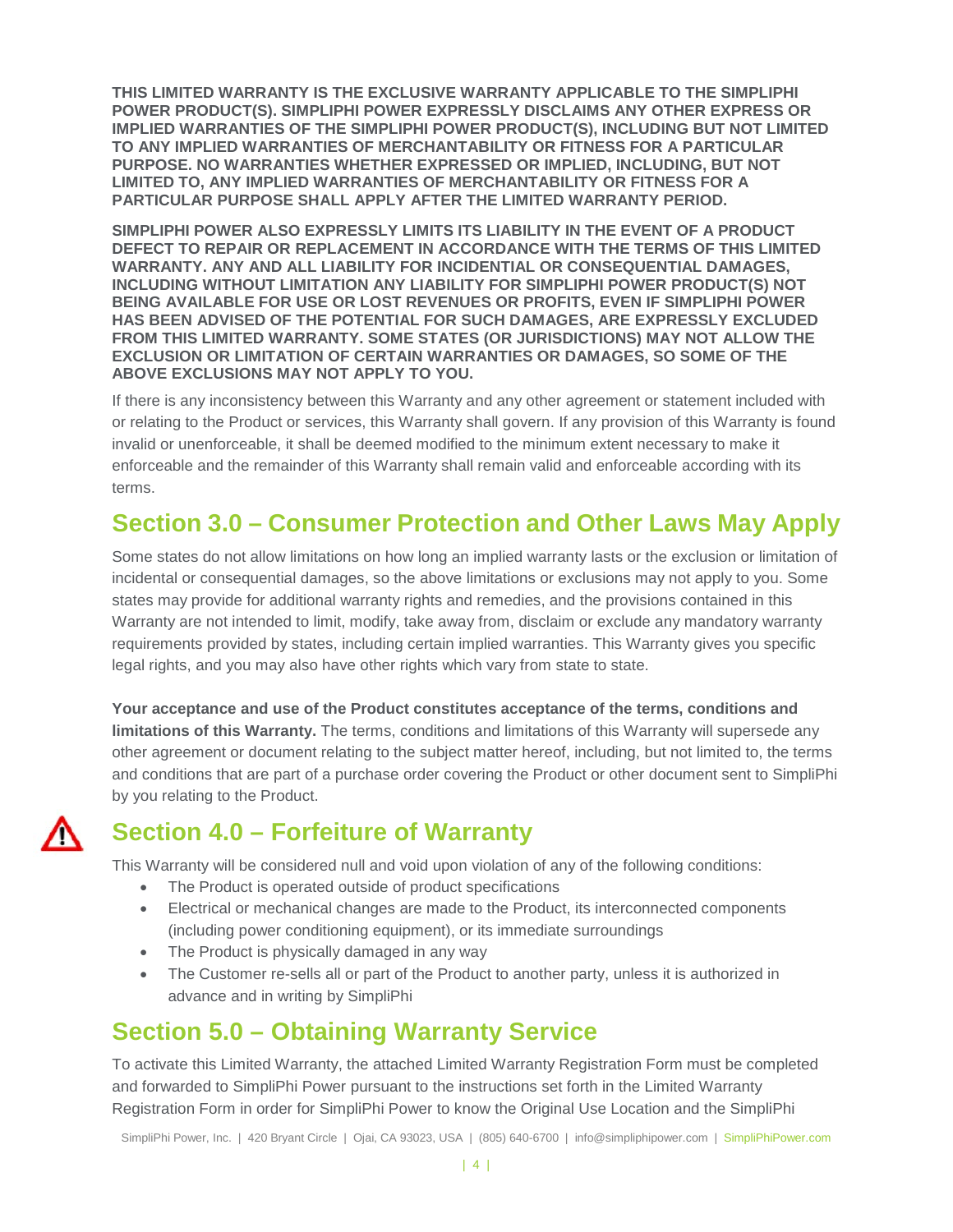Power Product(s) involved. It is important that you complete the Limited Warranty Registration Form since that is the only way SimpliPhi Power knows the Original Use Location and the SimpliPhi Power Product(s) involved. This Limited Warranty applies only to the SimpliPhi Power Product(s) that are (i) registered on the Limited Warranty Registration Form attached to this Limited Warranty and (ii) installed in the Original Use Location which shall be described by inserting the address of the Original Use Location in the space "Address of Installation" provided in the Limited Warranty Registration Form and name of installer/distributor or supplier.

To request Warranty service, your Installer/Distributor/Supplier must contact SimpliPhi Power Technical Support in writing at [TechSupport@SimpliPhiPower.com](mailto:TechSupport@SimpliPhiPower.com) within the Limited Warranty Period. Either SimpliPhi Power or its authorized representative will attempt to troubleshoot the SimpliPhi Power Product(s) at the Original Use Location to determine whether the SimpliPhi Power Product(s) are defective. If SimpliPhi Power determines that Warranty service is required Technical Support will assist in getting authorization for a Return Material Authorization ("RMA") number and instruct you how to submit the RMA through [TechSupport@SimpliPhiPower.com.](mailto:TechSupport@SimpliPhiPower.com) To be prepared for Technical Support assistance you need to provide in writing to your Installer/Distrbutor/Supplier all the following information (at a minimum):

- Proof of date and place of purchase in the form of a copy of the purchase invoice for the original SimpliPhi Power Product(s)
- The SimpliPhi Power Product model number and serial number
- A picture of the SimpliPhi Power Product(s) and the installation
- A single line drawing
- A copy of the installation protocol
- Inverter settings
- Address where the SimpliPhi Power Product(s) are located
- Description of the problem
	- o Events / symptoms leading up to the problem with the SimpliPhi Power Product(s)
	- o Resolutions attempted

After receiving the RMA number, you may be required to pack the authorized SimpliPhi Power Product(s) for return, along with the information described above and any other information requested on the RMA, in the original SimpliPhi Power Product shipping container or packaging providing equivalent protection with the RMA number marked clearly on the shipping container(s). You must prepay all shipping charges covering shipment to the location designated by SimpliPhi Power, and you must insure the shipment and accept the risk of loss or damage during shipment. SimpliPhi Power is not responsible for shipping damage caused by an improperly packaged SimpliPhi Power Product, the repairs this damage might require, or the cost of these repairs.

If, upon receipt of the SimpliPhi Power Product(s), SimpliPhi Power determines the SimpliPhi Power Product(s) are defective and that the defect is not covered under the terms of this Limited Warranty, SimpliPhi Power will invoice for the replacement product. Upon receipt of payment, the SimpliPhi Power Product(s) will be shipped to you, freight prepaid, non-expedited, using a carrier of SimpliPhi Power's choice for shipment.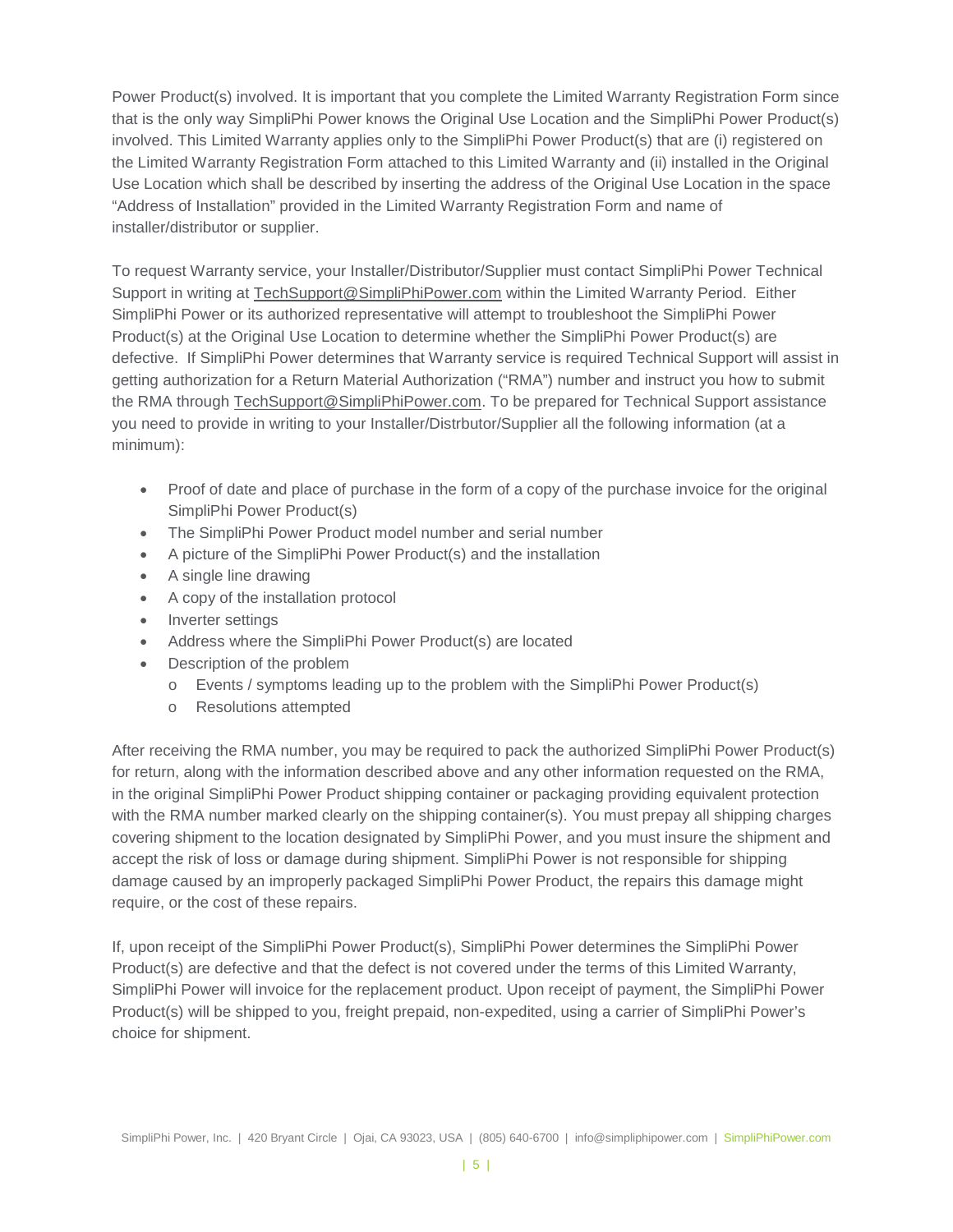#### **Section 6.0 – Contacting SimpliPhi**

**To obtain Warranty service, please contact us as follows:**

SimpliPhi Power, Inc. 420 Bryant Circle Ojai, California 93023 805.640.6700 **techsupport@simpliphipower.com**

**For technical support, please contact us follows:**

805.640.1874 **[techsupport@simpliphipower.com](mailto:techsupport@simpliphipower.com)**

**Instructions for Warranty registration:**

**Please fill out the attached form, detach, affix First Class postage, include your return address, fold and tape shut with clear tape on bottom and sides before mailing. We recommend you keep a copy of your completed Warranty Registration Form for your records. This form is for product registration. Failure to complete and return the form does not diminish the consumer's warranty rights. \*It is important that you complete the Limited Warranty Registration Form since that is the only way SimpliPhi Power knows the Original Use Location and the SimpliPhi Power Product(s) involved.**